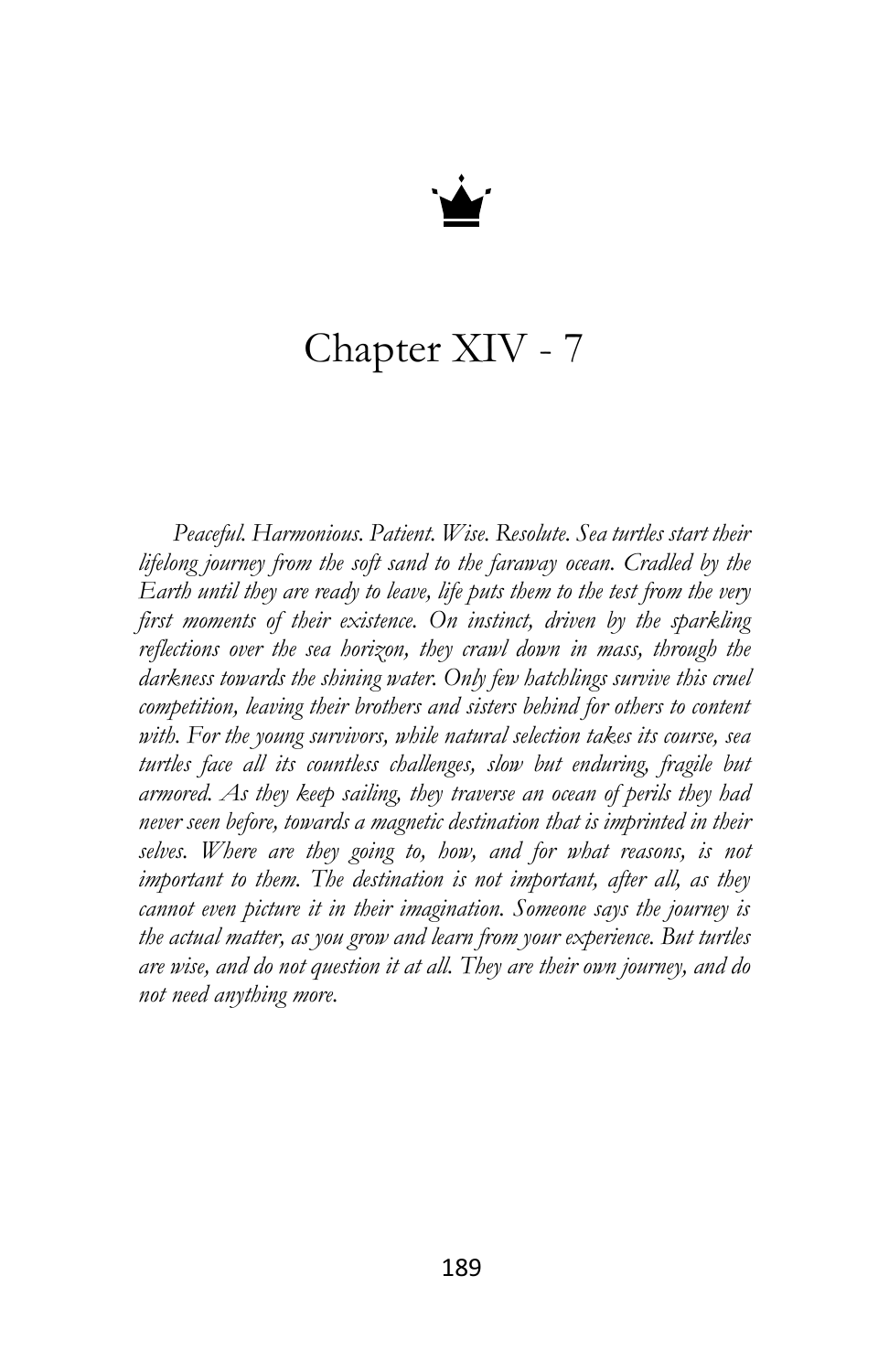The young man was staring back at you, his eyes wide shut and full of terror. You jump and shout for the scare, hitting the wooden jamb with the lamp. On instinct, you slam the door in front of you and fall a few meters back in the corridor, keeping your hands as firm as possible on the stony corner of the stairs. A long chill runs down your spine, urging you to run away, but you manage to take back control and face the situation.

Inside, the prisoner was gasping and moaning and desperately knocking the bed to capture your attention. You open the door wide, leave the lamp next to other candles and rush to him.

"Hey! It's all OK, don't worry!" – you shout – "I'll free you."

As you remove the thick rag from his mouth, he falls back on a side and starts coughing and wheezing. His legs were writhing and fidgeting, as if he were suffering the most tremendous agony, and his eyes seemed as red as the flames on the shelf. As soon as he regains control, he looks at you in the eyes for a few long seconds, trying to catch his breath, and then throws a frantic look at his arms, tied behind his back. Only then, due to the feeble light from the narrow window, you notice that he too was wearing one of the costumes from the parade. A vision that makes you startle. As you show some hesitation, confused and bent over his body, the young man springs forward, grasps your neck and points a dagger at your throat. Stunned and terrified, you stare at him in the eyes as a strangled supplication, while the shadows of other people detach from the background and surround you completely. Before you can even cough a word, a sudden punch from behind stuns you and knocks you out. Falling back senseless on the floor, the last thing you remember is the cry of Ujana from the door, encircled by several other soldiers.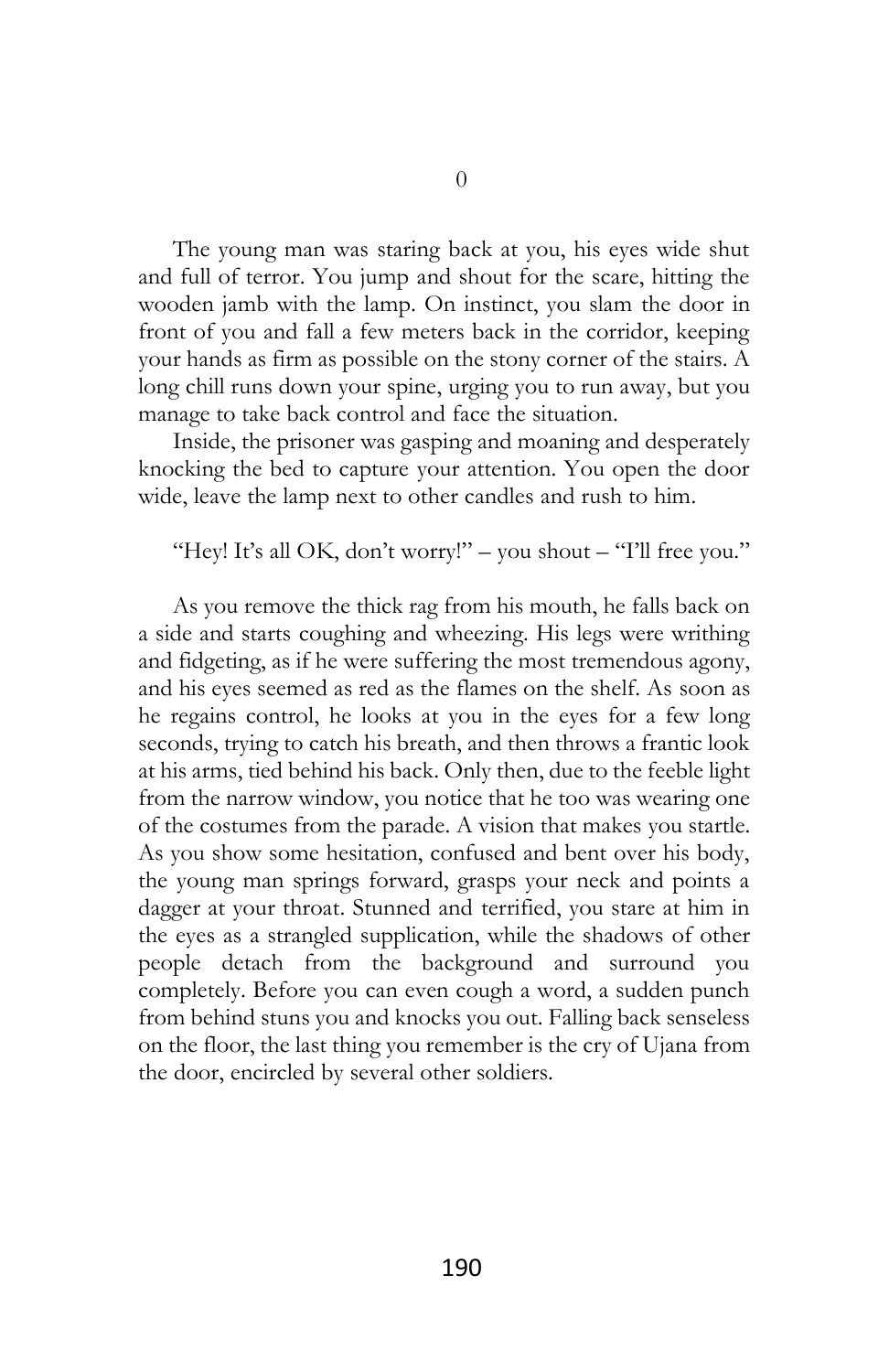Slowly and uneasily, you finally open up your eyes. You don't remember anything since then: a terrible headache obfuscates your mind, and a heavy darkness still permeates the atmosphere. "Where am I?" Without a single movement, keeping your breath low, you explore the environment with your eyes alone: one after the other, you recognize the bed where you have been laid, the shelves with the candles and the oil lamps, the rustic wooden door. Apparently, the same room where you were ambushed.

"Ujana" – you wince – "where is he?" Stealthily, laying on one side, you try to figure out if you had been tied, but the fear appears to be unfounded. Meanwhile, a dull sound of wood and pottery signals that you were not alone in the cell. Eventually, with a slight turn of your head, you manage to see him: a middle-aged man, messing about at the shelves with a pensive look, next to a second bed where the child was laying. Silently, you keep watching the guard for a few more seconds, trying to read his intentions. He looks tall, with a bushy beard, and is wearing a long, blue and white tunic, white pantaloons and leather ankle boots. As he turns his back to pour a liquid into a jug, you quickly glance at the other corner of the room, which appears to be empty and shadowed. The small window let a suffused moonlight spread out in the air, but no chance it could serve as a way out, even for the child. From the outside, a fitful clamor draws your attention, but the sound is too low and confused to visualize it in your mind. Then, a hushed cough from the man puts you on alert, just in time to close your eyes again and faint.

"Some wine?" – he whispers with a deep tone.

His voice echoes in the small room and chills the blood in your veins. Someone else was there, with you - behind you - and you didn't see them. Likely, as you realize, that someone must be standing in the blind corner behind your back, but you have no clue how and where exactly. What is worse, as you immediately understand, is that he could have noticed your movements.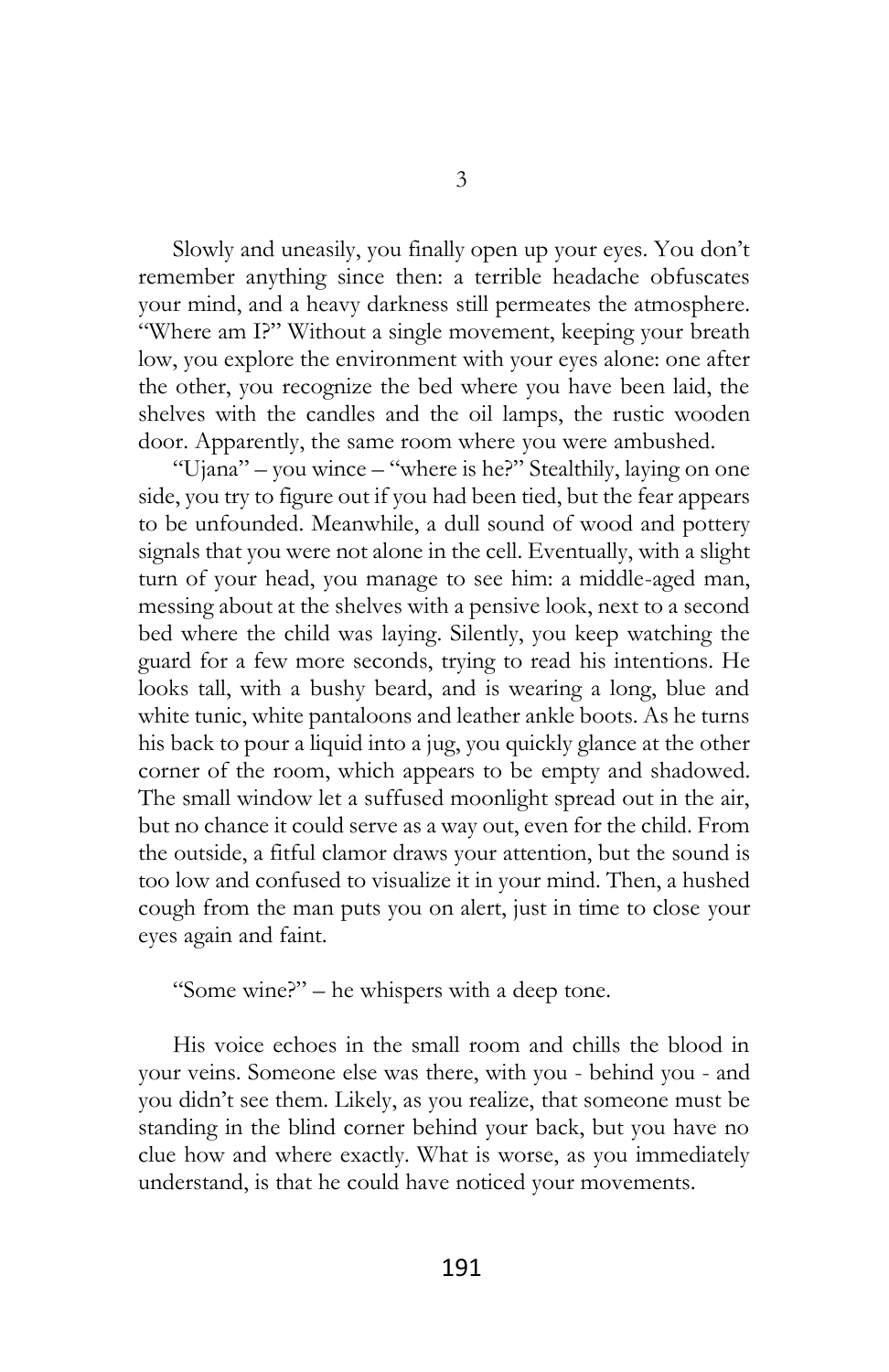A deep silence falls onto the cell, as heavy as the large boulders that enclosed it. With the eyes closed and holding your breath, you listen to your free ear as it navigates the creaks from the floor. When the last creak stops, you hear a soft sound from the bedside table, less than a meter away from your head. A second of silence, and then again, the heavy steps through the room. When their sound seems far, you take another peek in the feeble light but no longer catch sight of the man. The door was closed, sign that he had to be inside... somewhere. Next to you, on the bedside table, you find an apple and a terracotta pot that were not there before.

"Don't worry, you can drink it. It will make you feel better."

Scared, you jump on the bed and frantically explore the room with your eyes: the man was standing tall, hands behind the back, looking out of the narrow window. On the other side, Ujana was still laying unconscious, with an apple core on a small table and a second pot just like yours.

"Who are you?" – you shout – "What do you want from us?"

Slowly, the man turns his chest and sketches a sneer.

"Nothing. I am deeply regretful for the accident; I hope you will get over it."

"Regretful?" – you raise your voice – "Who are you? Why are you keeping us here?"

Disturbed by the growing noise, the child turns over and murmurs something confused in his sleep.

"I understand your fear, and your anger" – he adds, unhurried – "this whole situation is truly unfortunate. However, let me say a few words: first, as you may come to understand – he continues – I am his father. I am sincerely sorry for what happened, we did not know about you."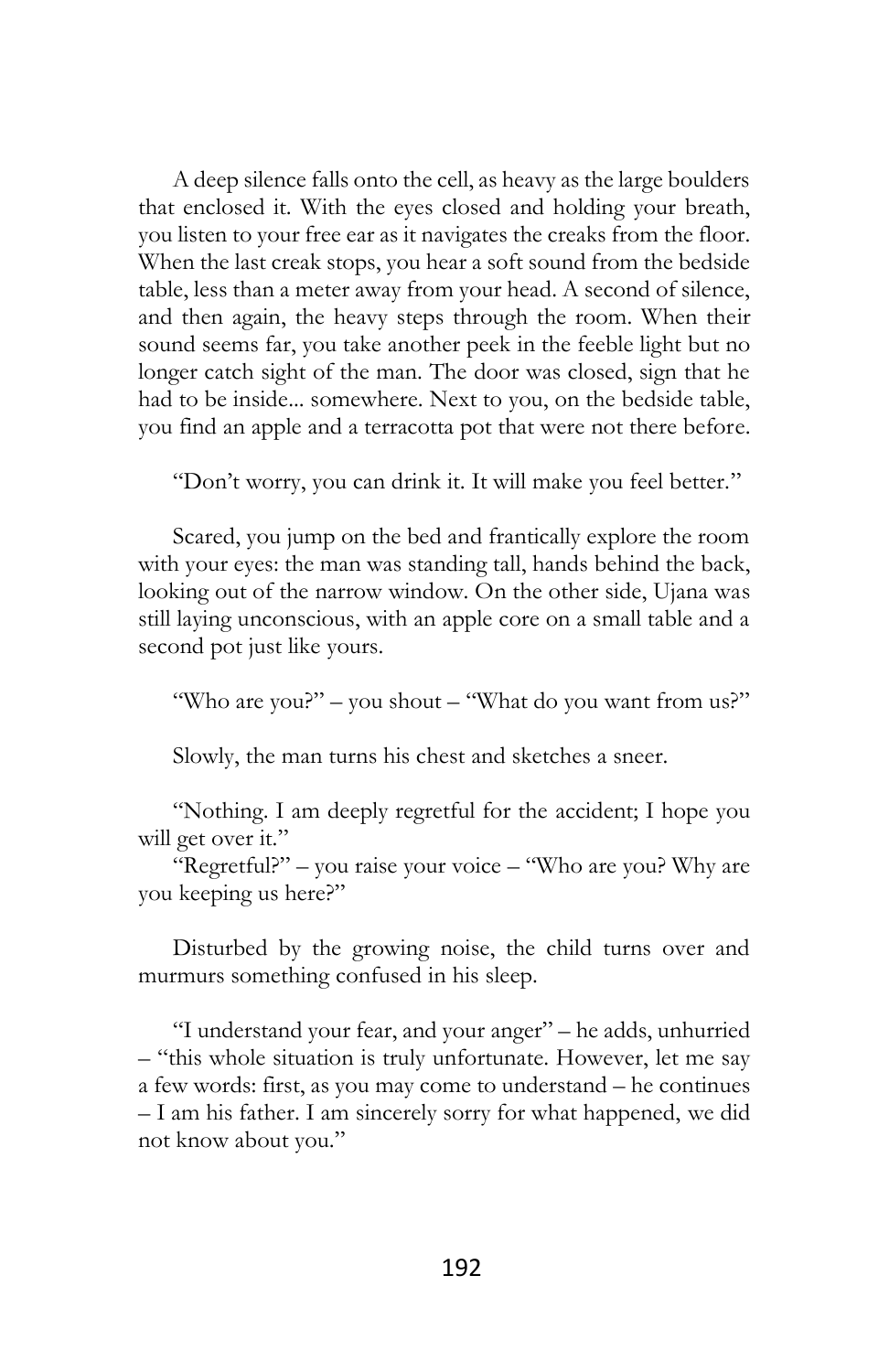A chill of stupor mixed to relief runs down your spine, which leaves you speechless and unable to reply.

"Things were not supposed to go as they did. Please, let us have a talk in a more appropriate place."

With these words, taking for granted your consent, the man heads towards the door and nods to you before leaving the room. Shocked, you throw a look at the child, exhausted on the bed, and at the four corners of the room, in search for something that even you do not know. Hesitantly, you take the jug and follow him, slowly, through the shadowed corridor.

There, the man was waiting for you silently in front of the staircase. He is turning his back on you, absorbed in his thoughts, but you can feel a veiled smile when he hears your steps from the door. Without any sign, he starts walking down the stairs, and you follow him until you reach the main hall at the entrance. Immediately, you notice that the huge door had been locked down and bolstered with metal bars and spears, and some of the objects you remember - the coats of arms, the grappling hooks, the bookcases - had been moved. Without a word, he takes a seat at the table and invites you to join him with a wave of his hand.

"Are you going to explain what's going on here?" – you break the silence, taking a seat at the opposite side.

"Sure, here we can talk. First, let me thank you for what you have done for my son. I am profoundly grateful, which urges me to apologize again for the accident."

"..." – you stare at him, in silence.

"I understand that you may not trust me yet, but now we trust *you*. My son told me everything about your story, how you took care of him and escorted him until here. That was impressive and touching to hear."

"I just did what I had to" – you comment, with a touch of embarrassment and satisfaction – "Now, could you please explain to me what's going on in here with all of you? Is it normal to knock someone out?"